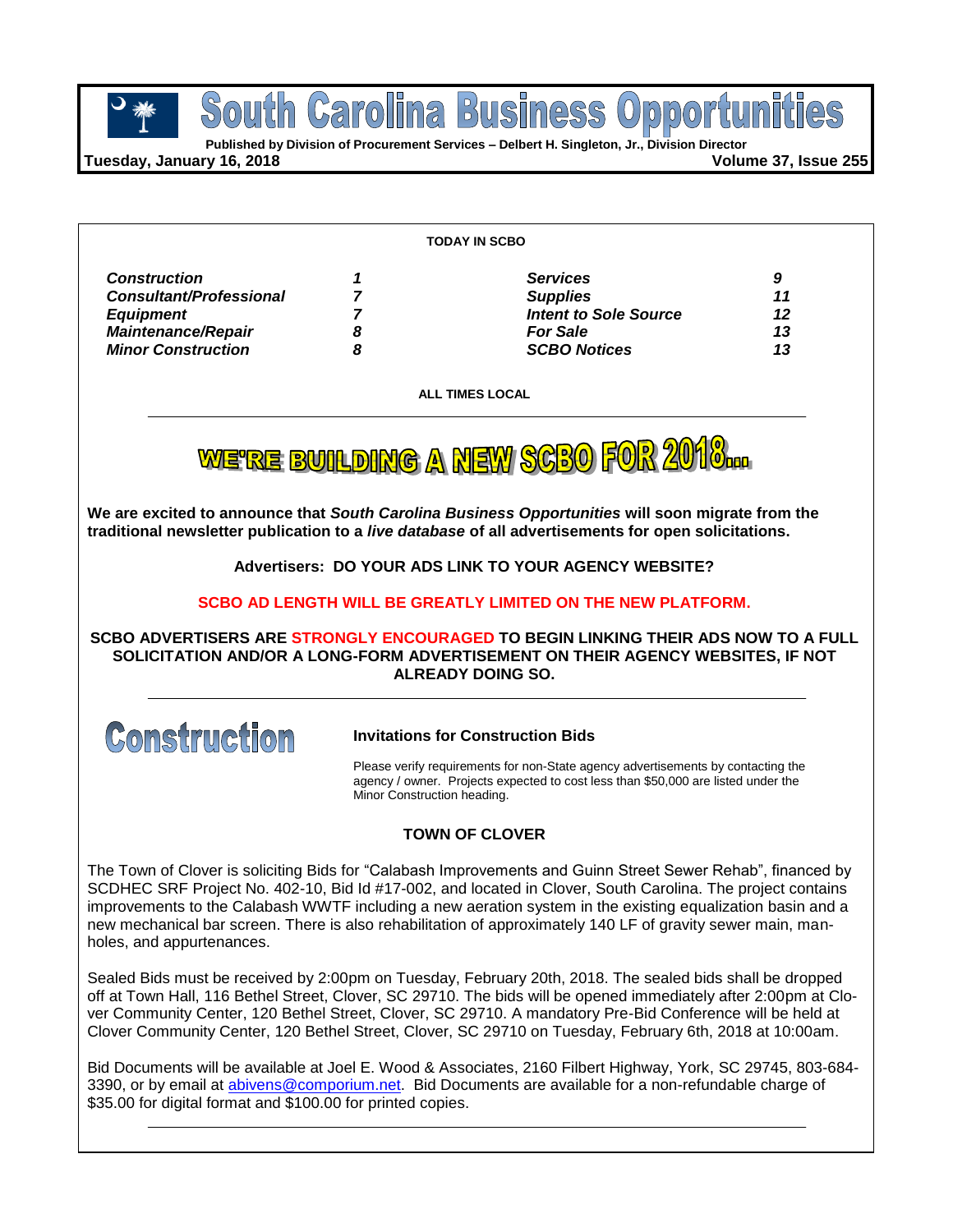### **Tuesday, January 16, 2018 2 Volume 37, Issue 255**

### **BARNWELL SCHOOL DISTRICT 19**

Barnwell School District 19 is accepting competitive bids for the following renovation projects at Macedonia Elementary School:

- Addition of drop ceilings in all classrooms
- Lighting in all classrooms
- Painting of Classroom Walls
- Removal and disposal of built in closets in all classrooms

Bids will be accepted until February 5, 2018. Contact David Corder at 803-284-5608 or [David.Corder@barnwell19.net](mailto:David.Corder@barnwell19.net) for project specifications.

### PROJECT NAME: SIDEWALK INSTALLATION & REPAIR PROJECT

DATE OF ISSUE: Friday, January 5, 2018

DUE DATE: No later than 3.00pm, Wednesday, January 31, 2018

The City of Georgetown, South Carolina, is soliciting bids from qualified contractors to remove damaged sidewalks and/or add new sidewalks within the limits of the City of Georgetown. The selected contractor will also provide all materials, labor, supervision and equipment to perform all work assigned by the City. Contractor will be responsible for underground utility locations (PUPS). The City will be responsible for securing all required encroachment permits from SCDOT. Approximate sidewalk dimensions are 4 in. thick and 5 ft. wide. In the areas that have a current driveway, the sidewalk needs to be 6 in. thick and 5 ft. wide, depending on site variations and the need for new sidewalks to be the same as the existing sidewalks. Approximate distance will be about 8,239 linear feet. Work will also include removing the damaged concrete safely and properly as to avoid further damage, disposal of removed material, preparing the base material, installation of new concrete at varying depths based on usage and location, as well as timely cleanup and removal of all forms, barricades, and spoils. All sidewalk construction must conform to current SCDOT standards.

A mandatory pre-bid walkthrough and meeting will be held on Thursday, January 18, 2018 at 3.00pm. You must sign-in at our Public Works Department located at 125 N. Kaminski Street. Detailed viewing of the worksite(s) will include the locations, sections of sidewalk, dimensions, and size variations to verify linear footage calculations by the contractor. Bids will not be accepted unless the bidder has attended the mandatory pre-bid walkthrough meeting.

A copy of the Request for Bid, Requirements, and Bid Form may be obtained from the City's website at www.cogsc.com. Bids are due no later than 3.00pm, Wednesday, January 31, 2018. Faxed, emailed, or late submittals will not be accepted for any reason. Sealed proposals must be labeled, "Sidewalk Installation & Repairs Project", and may be mailed or hand delivered as follows:

Physical Address: Mailing Address: Mailing Address:

City of Georgetown City of Georgetown Attn: Purchasing - Bid Proposal **Attn: Purchasing - Bid Proposal** 1134 N Fraser Street **PO Drawer 939** Georgetown, SC 29440 Georgetown, SC 29442

Sidewalk Installation & Repair Project Sidewalk Installation & Repair Project

The City reserves the right to waive any technicalities or informalities and to accept or reject any and/or all bids as deemed by its sole judgment to be in the best interest of the City.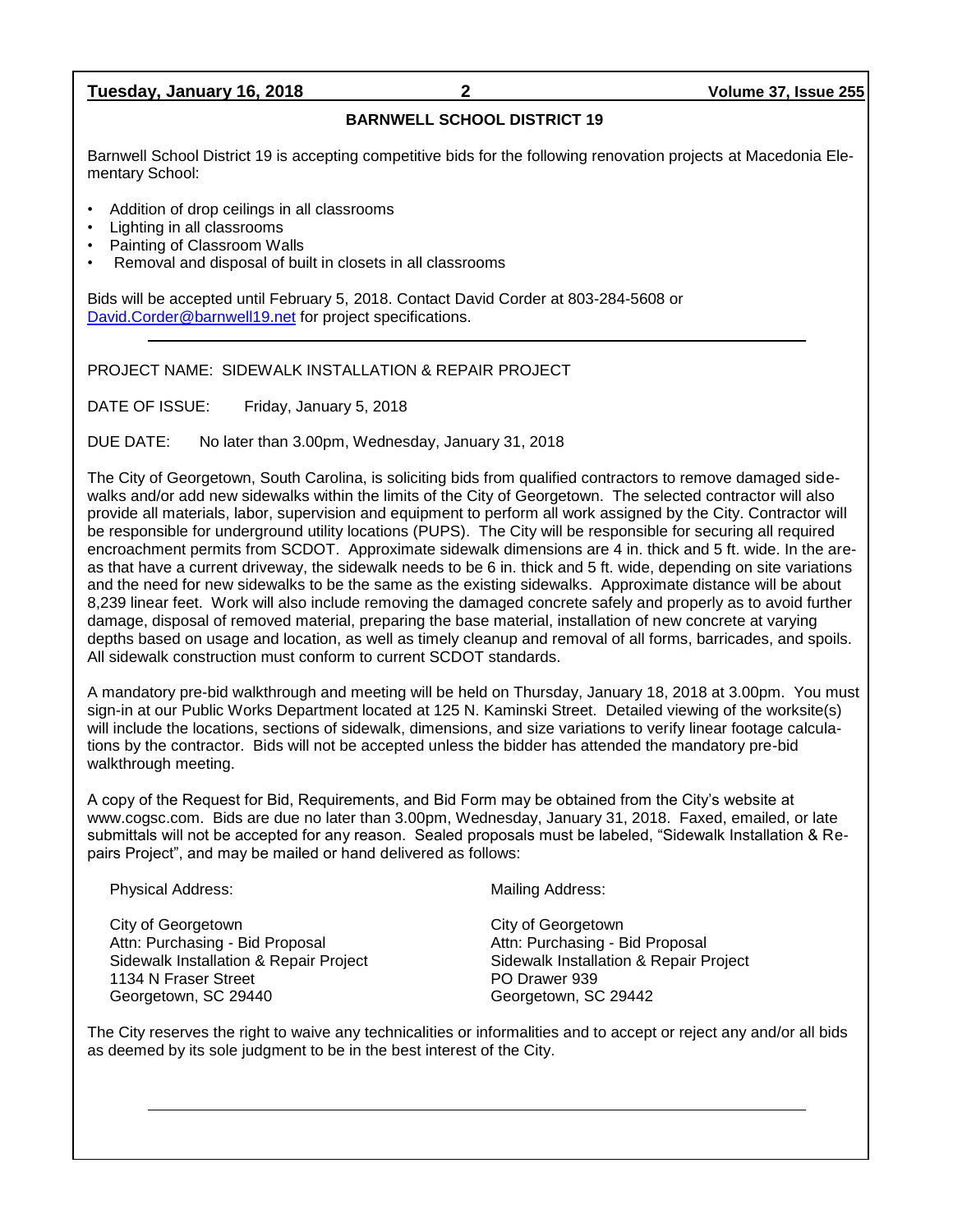### **Tuesday, January 16, 2018 3 Volume 37, Issue 255**

### **REQUEST FOR PROPOSAL (RFP 03-18) -- PEDESTRIAN PATH CONCEPT PLAN**

### **CITY OF FOLLY BEACH**

The City of Folly Beach ("City") is requesting proposals from qualified SC registered design firms (Contractor) in accordance with scope of work outlined below in section 2. Bid packets are available electronically by submitting a request to [cjolley@cityoffollybeach.com](mailto:cjolley@cityoffollybeach.com) or in person at the Municipal Clerk's office, City Hall, 2nd Floor, 21 Center Street, Folly Beach 29439.

Questions regarding the proposal should be directed in writing to Eric Lutz at [elutz@cityoffollybeach.com.](mailto:elutz@cityoffollybeach.com)

There will be a voluntary pre-bid meeting at 10:00am, Wednesday, January 17, 2018 in City Council chambers on the second floor of City Hall located at 21 Center Street, Folly Beach, SC 29439. Any questions following this meeting must be submitted in writing no later than five business days prior to the scheduled date for delivery. Responses to questions will be answered by addenda and sent to all attendees not less than two business days prior to the scheduled delivery date.

Sealed proposals must be received by 2:00pm, Wednesday, January 31, 2018. Any proposals received after this date and time will not be considered. All proposals must be signed by an official agent or representative of the company submitting the proposal. Proposals must be clearly labeled "RFP 03-18: City of Folly Beach "Pedestrian Path Concept Plan". Sealed proposals may be hand-delivered to 21 Center Street, Colleen Jolley, 2nd Floor, or mailed to PO Box 48, Folly Beach, SC 29439, Attn: Colleen Jolley, Municipal Clerk.

The proposals will be opened at 2:10pm, Wednesday, January 31, 2018. All submitters are invited to be present or send a representative. Under the provisions of the Freedom of Information Act, all proposals, excluding finances and pending legal actions, will become public information.

The City of Folly Beach is an Equal Opportunity Employer.

PROJECT NAME: RUNNING TRACK ASPHALT REMEDIATION PROJECT NUMBER: 1812104 PROJECT LOCATION: ANDREWS AND CARVERS BAY HIGH SCHOOLS, GEORGETOWN COUNTY, SC

BID SECURITY REQUIRED? Yes PERFORMANCE BOND REQUIRED? Yes

PAYMENT BOND REQUIRED? Yes CONSTRUCTION COST RANGE: \$ 475,000

DESCRIPTION OF PROJECT: Georgetown County School District is soliciting sealed bids from qualified contractors for the milling and surface layer asphalt for existing running tracks at Andrews and Carvers Bay High Schools, located in Georgetown County, South Carolina. Qualified bidders shall have substantial prior experience surfacing running tracks that meet SC High School League requirements.

BIDDING DOCUMENTS/PLANS MAY BE OBTAINED FROM: A complete document of the terms and conditions may be obtained by contacting the District's Program Manager, M.B. Kahn Construction, Inc., Bob Sebire, at [bsebire@mbkahn.com](mailto:bsebire@mbkahn.com) or 803-917-5329.

AGENCY/OWNER: GEORGETOWN COUNTY SCHOOL DISTRICT AGENCY PROJECT COORDINATOR: LISA ACKERMAN ADDRESS: Street/PO Box: 2018 CHURCH STREET City: GEORGETOWN State: SC ZIP: 29440- EMAIL: [LACKERMAN@GCSD.K12.SC.US](mailto:LACKERMAN@GCSD.K12.SC.US) TELEPHONE: 843-436-7027 FAX: N/A

PRE-BID CONFERENCE: Yes MANDATORY ATTENDANCE: No

PRE-BID DATE: 1/4/2018 TIME: 3:00pm PLACE: J. B. Beck Administration and Education Center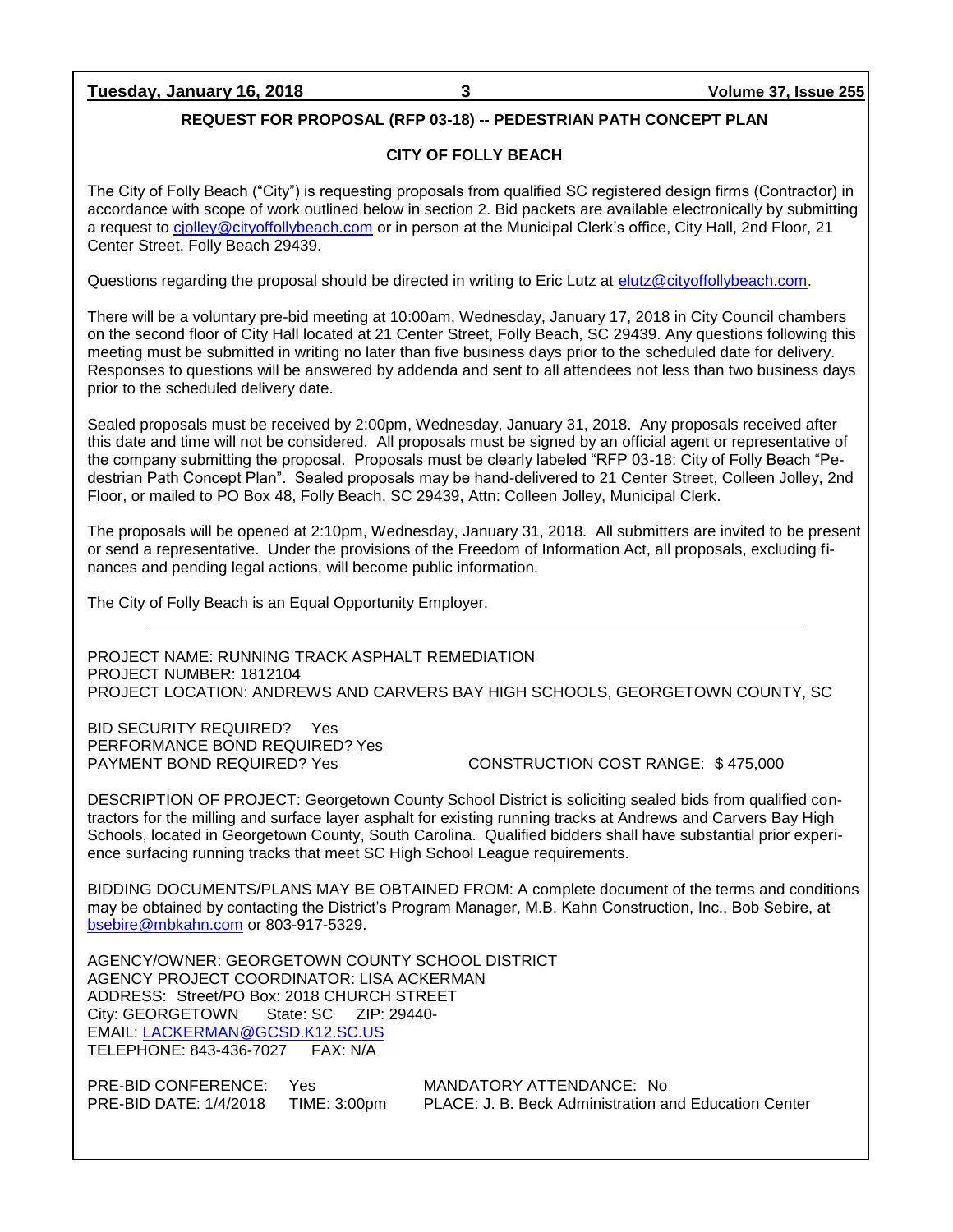| Tuesday, January 16, 2018<br>4                                                                                                                                                                                                                                                                                                                                                                                                                                                                                                   | Volume 37, Issue 255                                                                     |
|----------------------------------------------------------------------------------------------------------------------------------------------------------------------------------------------------------------------------------------------------------------------------------------------------------------------------------------------------------------------------------------------------------------------------------------------------------------------------------------------------------------------------------|------------------------------------------------------------------------------------------|
| <b>BID OPENING DATE: 1/23/2018</b><br>TIME: 3:00pm<br>Center, 2018 Church Street, Room B141, Georgetown, SC 29440                                                                                                                                                                                                                                                                                                                                                                                                                | PLACE: J. B. Beck Administration and Education                                           |
| <b>BID DELIVERY ADDRESSES:</b><br>HAND-DELIVERY:<br>Attn: LISA ACKERMAN<br>2018 Church St., Rm B141, Georgetown, SC 294402018                                                                                                                                                                                                                                                                                                                                                                                                    | <b>MAIL SERVICE:</b><br>Attn: LISA ACKERMAN<br>Church St., Rm B141, Georgetown, SC 29440 |
| KITCHEN HOODS - CHESTERFIELD HIGH AND RUBY ELEMENTARY SCHOOL                                                                                                                                                                                                                                                                                                                                                                                                                                                                     |                                                                                          |
| <b>Chesterfield County School District</b>                                                                                                                                                                                                                                                                                                                                                                                                                                                                                       |                                                                                          |
| Architect<br>Goforth Brown & Associates, Inc.<br>1413 West Evans Street<br>Florence, South Carolina 29501<br>843-665-5868 (phone)<br>questions@gbaflo.com (E-Mail)                                                                                                                                                                                                                                                                                                                                                               |                                                                                          |
| Owner<br><b>Chesterfield County School District</b><br>401 West Boulevard<br>Chesterfield, South Carolina 29709                                                                                                                                                                                                                                                                                                                                                                                                                  |                                                                                          |
| Non-Mandatory Pre-Bid Date / Time / Location<br><b>NONE</b>                                                                                                                                                                                                                                                                                                                                                                                                                                                                      |                                                                                          |
| Bid Date / Time / Location<br>Thursday, February 22, 2018<br>3:00pm<br><b>Chesterfield County School District</b><br><b>Operations Center</b><br>103 Wexford Road<br>Ruby, SC 29741<br><b>Bid Security</b><br>Five percent (5%)                                                                                                                                                                                                                                                                                                  |                                                                                          |
| Description of the project:<br>This project consists of the renovations and modifications to two schools in the Chesterfield County School Dis-<br>trict.                                                                                                                                                                                                                                                                                                                                                                        |                                                                                          |
| Renovations and modifications include:                                                                                                                                                                                                                                                                                                                                                                                                                                                                                           |                                                                                          |
| Chesterfield High School - Demolition of existing hood and rooftop equipment associated with the hood. Re-<br>moval of gypsum board ceiling as required for new hood. Installation of new hood, complete with associated<br>electrical, finishes, roof curbs and equipment as identified on the drawings and specifications. Base bid to in-<br>clude asbestos abatement as required and identified in the attached asbestos inspection report.                                                                                  |                                                                                          |
| Ruby Elementary School - Demolition of existing hood and rooftop equipment associated with the hood. Re-<br>moval of asbestos containing ceiling tile as required for new hood. Installation of new hood, complete with as-<br>sociated electrical, finishes, roof curbs and equipment as identified on the drawings and specifications. Base bid<br>to include asbestos abatement as required and identified in the attached asbestos inspection report. Unidenti-<br>fied asbestos abatement shall be addressed via allowance. |                                                                                          |

Site visits can be made on Wednesday, January 31st at Ruby Elementary from 1:00pm – 2:00 pm and Chesterfield High from 2:15pm – 3:15pm. Please check in at the front office upon arrival.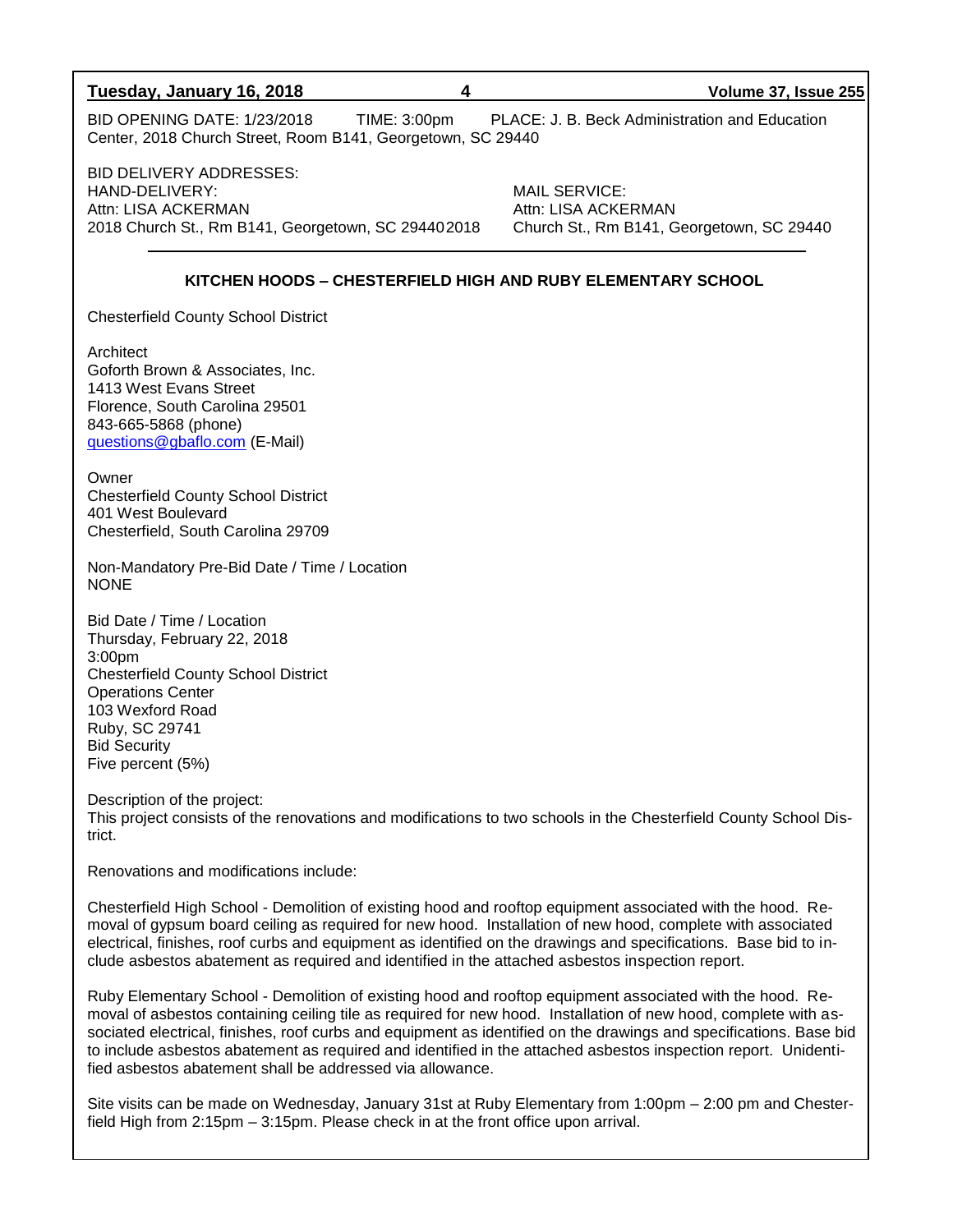| Tuesday, January 16, 2018                                                                                                                                                                                                                                                                                                                                       | 5 |                    | Volume 37, Issue 255 |
|-----------------------------------------------------------------------------------------------------------------------------------------------------------------------------------------------------------------------------------------------------------------------------------------------------------------------------------------------------------------|---|--------------------|----------------------|
| Contract Documents can be obtained from:<br>A printed set of the contract documents or the documents on CD in PDF format may be purchased at actual cost<br>(nonrefundable) from:                                                                                                                                                                               |   |                    |                      |
| The UPS Store<br>Contact: Karen Parnell<br>2023 South Irby Street<br>Florence, SC 29505<br>843-407-6309 (phone)<br>store6846@theupsstore.com (E-Mail)                                                                                                                                                                                                           |   |                    |                      |
| or in PDF format from the Architects office FREE of charge via Drop box link upon written request to<br>questions@gbaflo.com. All requests must contain (1) your company name (2) address (3) telephone/fax number<br>(4) contact person's name, contact person's email address and (5) whether your company will be bidding as a<br>general or sub-contractor. |   |                    |                      |
| Plans can be reviewed in the following locations or plan rooms:<br>The Office of the Architect                                                                                                                                                                                                                                                                  |   |                    |                      |
| Dodge Data & Analytics<br>www.construction.com<br>615-773-2170                                                                                                                                                                                                                                                                                                  |   |                    |                      |
| <b>ConstructConnect</b><br>www.constructconnect.com<br>800-364-2059 ext. 8221                                                                                                                                                                                                                                                                                   |   |                    |                      |
| PROJECT NAME: ELECTRICAL CLOTHES DRYER WIRING AND VENTING<br>PROJECT NUMBER: SC 12-501-17A<br><b>PROJECT LOCATION: Abbeville Housing Authority</b>                                                                                                                                                                                                              |   | 508 Haigler Street | Abbeville, SC 29620  |
| <b>BID SECURITY REQUIRED?</b><br>Yes                                                                                                                                                                                                                                                                                                                            |   |                    |                      |

PERFORMANCE BOND REQUIRED? Yes PAYMENT BOND REQUIRED? Yes CONSTRUCTION COST RANGE: \$50.000 - 55,000

DESCRIPTION OF PROJECT: Furnish and Install Electrical Wiring Circuitry and Thru-Wall Venting to facilitate clothes dryer installations in 119 occupied dwelling units at 8 housing authority sites.

BIDDING DOCUMENTS/PLANS MAY BE OBTAINED FROM: MPD 120 N. Acres Road, Greenwood, SC 29649

PLAN DEPOSIT AMOUNT: \$75.00 IS DEPOSIT REFUNDABLE No

ARCHITECT-ENGINEER NAME: Modernization Planning and Design A-E CONTACT: Phil Lucas A-E ADDRESS: Street/PO Box: 120 North Acres Road<br>City: Greenwood State: SC ZIP: 29649-City: Greenwood State: SC EMAIL: [mpd@nctv.com](mailto:mpd@nctv.com) TELEPHONE: 864-377-4337

AGENCY/OWNER: Housing Authority of the City of Abbeville AGENCY PROJECT COORDINATOR: Mary Chase N. Ford, Executive Director ADDRESS: Street/PO Box: 508 Haigler Street TELEPHONE: 864-366-4549

BID OPENING DATE: 2/8/2018 TIME: 2:00pm PLACE: Abbeville Housing Authority 508 Haigler St.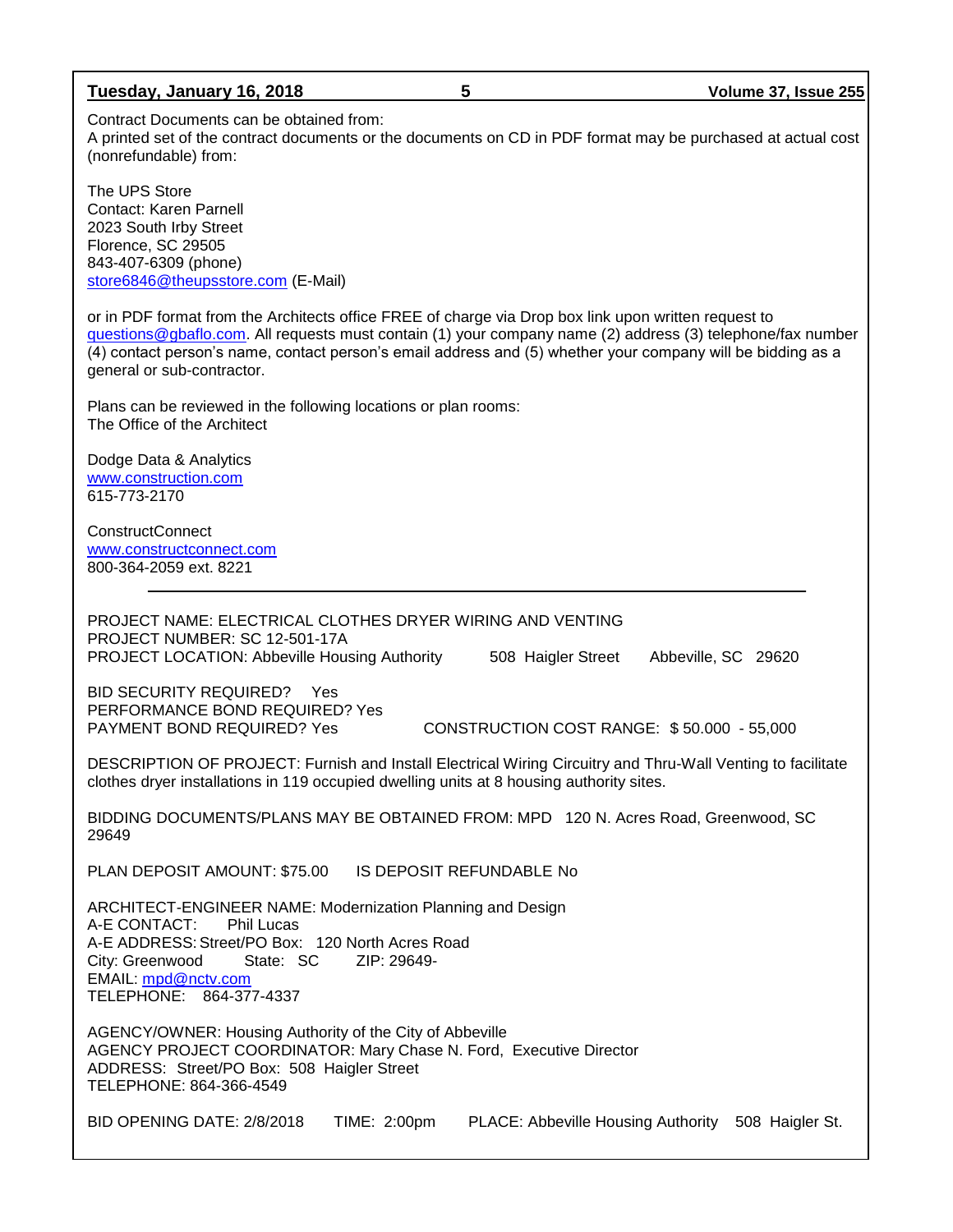### **Tuesday, January 16, 2018 6 Volume 37, Issue 255**

BID DELIVERY ADDRESSES: HAND-DELIVERY:<br>Attn: Mary Chase N. Ford, Executive Director Attn: Mary Chase N. Ford, Executive Director Attn: Mary Chase N. Ford, Executive Director 508 Haigler Street 508 Haigler Street Abbeville, SC 29620 Abbeville, SC 29620

PROJECT NAME: WELLS SUBDIVISION DRAINAGE PROJECT PROJECT NUMBER: 10917-27 PROJECT LOCATION: Wells Subdivision-Greenwood, SC

BID SECURITY REQUIRED? Yes PERFORMANCE BOND REQUIRED? Yes

PAYMENT BOND REQUIRED? Yes CONSTRUCTION COST RANGE: \$ 175,000-225,000

DESCRIPTION OF PROJECT: Project includes the rehabilitation of approximately 1,050 linear feet of existing storm drain line by CIPP lining or point repair and rehabilitation of approximately 11 existing storm drain structures. This project is receiving funding through a South Carolina Rural Infrastructure Authority (RIA) Grant.

BIDDING DOCUMENTS/PLANS MAY BE OBTAINED FROM: Electronic bid documents can be obained free by emailing [Documents-GWD@davisfloyd.com](mailto:Documents-GWD@davisfloyd.com)

PLAN DEPOSIT AMOUNT: \$75.00 IS DEPOSIT REFUNDABLE No

IN ADDITION TO THE ABOVE OFFICIAL SOURCE(S), BIDDING DOCUMENTS/PLANS ARE ALSO AVAILABLE AT: Hard copies of the Bid Documents may be obtained with a written request to Davis & Floyd, Inc., Attn: Ms. Cheryl Adams, Post Office Drawer 428, Greenwood, South Carolina, 29648. Note: Bidders relying on copies of Bid Documents from any source other than Davis & Floyd, Inc. are at their own risk.

ARCHITECT-ENGINEER NAME: Davis & Floyd, Inc. A-E CONTACT: Tara Lyle, PE A-E ADDRESS:Street/PO Box: PO Drawer 428 City: Greenwood State: SC ZIP: 29648- EMAIL: [tlyle@davisfloyd.com](mailto:tlyle@davisfloyd.com) TELEPHONE: 864-229-5211

AGENCY/OWNER: City of Greenwood AGENCY PROJECT COORDINATOR: Julie Wilkie, Assistant City Manager ADDRESS: Street/PO Box: 528 Monument Street, Room B-03 City: Greenwood State: SC ZIP: 29646-

PRE-BID CONFERENCE: Yes MANDATORY ATTENDANCE: Yes PRE-BID DATE: 1/30/2018 TIME: 10:00am PLACE: Rm. 230, 520 Monument Street, Greenwood, SC BID OPENING DATE: 2/15/2018 TIME: 2:00pm PLACE: Rm. 230, 520 Monument Street, Greenwood, SC

BID DELIVERY ADDRESSES: HAND-DELIVERY: MAIL SERVICE: Attn: Julie Wilkie Attn: Julie Wilkie PO Box 40, 520 Monument Street PO Box 40, 520 Monument Street Greenwood, SC 29646 Greenwood, SC 29646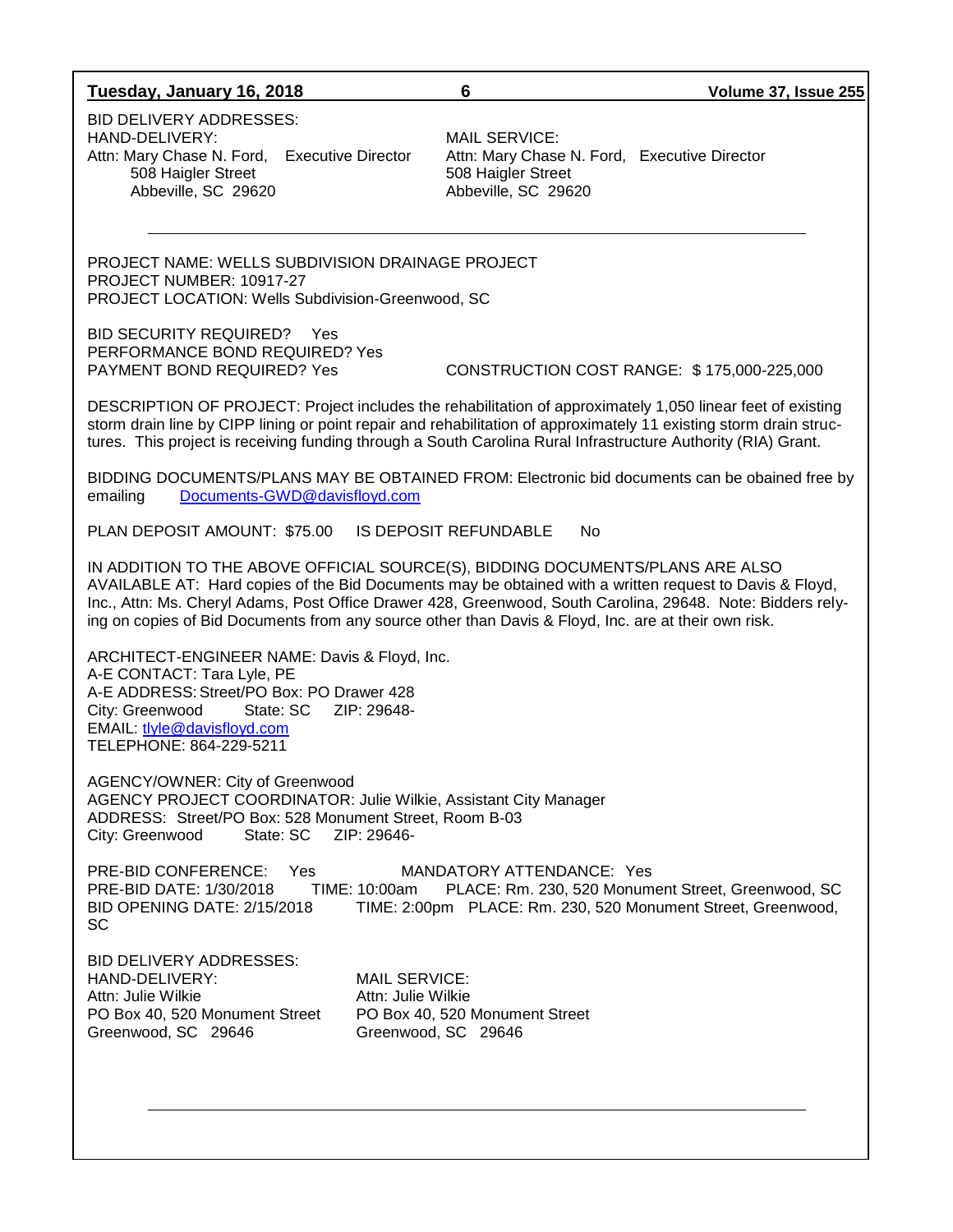### **Tuesday, January 16, 2018 7 Volume 37, Issue 255**

**Description:** COUNTY ROAD IMPROVEMENTS (FULL DEPTH REPLACEMENT, ASPHALT OVERLAY, CEMENT MODIFIED RECYCLED BASE AND STORMWATER IMPROVEMENTS) **Solicitation No.:** County Road Improvements (Full Depth Replacement, Asphalt Overlay, Cement Modified Recycled Base and Stormwater Improvements) **Delivery Point:** Edgefield County, 210 Penn Street, Edgefield, SC 29824 **Submit Offer By:** 2/15/2018 10:00am **Purchasing Entity:** Edgefield County Transportation Committee, Attn: Hart Clark, 210 Penn Street, Edgefield, SC 29824 **Buyer:** Hart Clark, 803-637-4073 / [hclark@edgefieldcounty.sc.gov](mailto:hclark@edgefieldcounty.sc.gov) **Direct Inquiries To:** Cranston Engineering Group, P.C., Attn: Mitchell Murchison, 452 Ellis Street, Augusta, GA 30901, 706-722-1588 / [mmurchison@cranstonengineering.com](mailto:mmurchison@cranstonengineering.com)

### *SOLICITATION CANCELLED*

### **RFP 02-18 CITY OF FOLLY BEACH "WASHOUT" REVETMENT REBUILD/REPAIR**

Thank you for attending RFP 02-18 voluntary pre-bid meeting and for your interest in our project. We have cancelled RFP 02-18 at this time due to inadequate specifications for scope of work. Again, thank you for your time and interest in helping us protect the City of Folly Beach. Please continue to check our website for future RFPs that you may be interested in responding to.

## **Consultant / Professional**

**Description:** AIRPORT SECURITY UPGRADE CONSULTING SERVICES **Solicitation No.:** RFQ 021518 **Submit Offer By:** 2/15/2018 3:00pm Bids will only be received electronically submitted through the County Vendor Registry Program. Please go to [www.bcgov.net.](http://www.bcgov.net/) **Buyer:** Dave Thomas, Director of Purchasing [dthomas@bcgov.net](mailto:dthomas@bcgov.net) **Download Solicitation From:** bcgov.net, Bidding Opportunities, Vendor Registry



**Description:** TACTICAL HELMETS **Solicitation Number:** 5400014891 **Submit Offer By:** 01/25/2018 10:00am **Purchasing Agency:** SC Department of Corrections 4420 Broad River Road Columbia, SC 29210 **Buyer:** MEGAN LEATH **Email:** [leath.megan@doc.sc.gov](mailto:leath.megan@doc.sc.gov) **Download Solicitation From:**  <http://webprod.cio.sc.gov/SCSolicitationWeb/solicitationAttachment.do?solicitnumber=5400014891>

**Description:** HOT AND COLD FOOD COUNTER, PASS THRU MERCHANDISING REFRIGERATOR AND CASHIER STAND. **Solicitation No.:** 201801-12 **Delivery Point:** Timmonsville, SC **Questions Must Be Received By:** Wednesday, January 17, 2018, 3:00pm Email: [cgarner@florence4.k12.sc.us](mailto:cgarner@florence4.k12.sc.us) **Submit Offer By:** 1/19/2018 2:00pm Hand Deliver or Mail to: Florence County School District, Food Service Department, 304 Kemper Street, Timmonsville, SC 29161 **Purchasing Entity:** Florence County School District Four, 304 Kemper Street Timmonsville, SC 29161 **Direct Inquiries To:** Florence County School District Four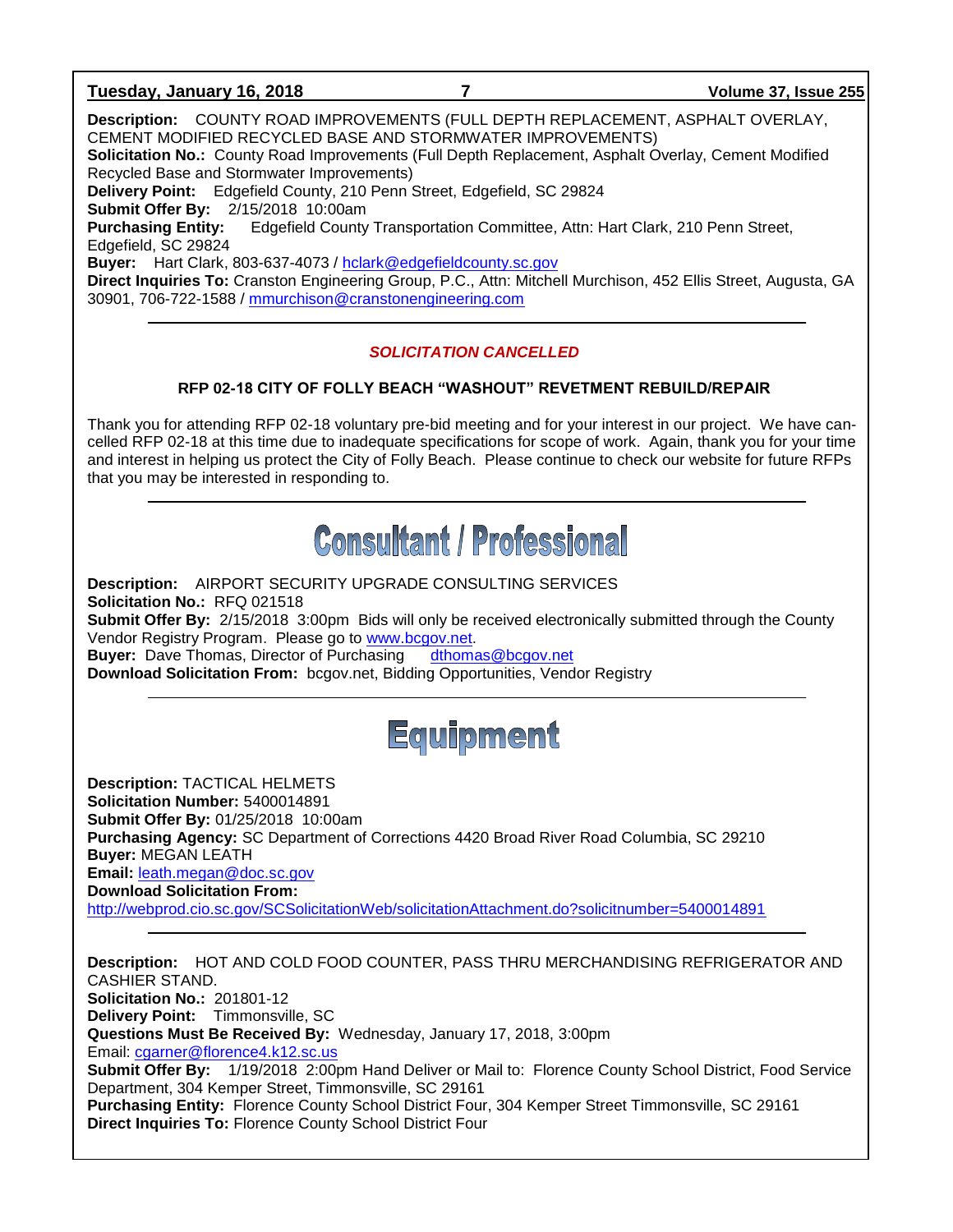### **Tuesday, January 16, 2018 8 Volume 37, Issue 255**

Phone Number/E-mail address: 843-346-3956 ext. 5102 / [cgarner@florence4.k12.sc.us](mailto:cgarner@florence4.k12.sc.us) Direct Inquiries to: Casandra Garner, Food Service Director, Email: [cgarner@florence4.k12.sc.us](mailto:cgarner@florence4.k12.sc.us) Phone: 843-346-3956

**Download Solicitation From:** <http://www.florence4.k12.sc.us/>

**Maintenance and Repair** 

**RE: BID #2017/2018-12 – BOILER REPLACEMENTS – (CES AND DES)**

This notification is to make all interested vendors for the Mandatory Pre-Bid Meeting, of the possible closing of Cherokee County Schools due to inclement weather on 1/17/2018.

In the event of closing, we will re-schedule the mandatory pre-bid meeting for Friday, January 19 at 10:00am, beginning at Corinth Elementary School.

We will post the closing notification on our website at [www.cherokee1.k12.sc.us.](http://www.cherokee1.k12.sc.us/) Please check the website for this notification. The bid information can also be found at this website.

If we are not closed, the meeting will be held at the same time as originally scheduled.

## **Minor Construction <\$50,000**

**Description:** RESIDENTIAL REHABILITATION **Solicitation Number:** 2018-RFPQ-35 **Submit Offer By:** 2/5/2018 3:00pm **Purchasing Agency:** Lexington County, 212 South Lake Drive, Suite 503, Lexington, SC 29072 **Contact:** Brad Cain **Email:** [bcain@lex-co.com](mailto:bcain@lex-co.com) **phone:** 803-785-8319 **Download Solicitation From:**  <https://bids.sciquest.com/apps/Router/PublicEvent?CustomerOrg=LexingtonCounty>

PROJECT NAME: SINGLE FAMILY HOME REHABILITATION PROJECT NUMBER: 2018-01-030 PROJECT LOCATION: 8168 Rutledge St., Conway, SC 29527

CONSTRUCTION COST RANGE: Under \$50,000

DESCRIPTION OF PROJECT: Rehabilitation of a single family home

BIDDING DOCUMENTS/PLANS MAY BE OBTAINED FROM: Sam LoFaso at [lofasos@horrycounty.org,](mailto:lofasos@horrycounty.org) 843- 915-7040

AGENCY/OWNER: Horry County Community Development AGENCY PROJECT COORDINATOR: Sam LoFaso ADDRESS: Street/PO Box: 1515 Fourth Ave. City: Conway State: SC ZIP: 29526- EMAIL: [lofasos@horrycounty.org](mailto:lofasos@horrycounty.org) TELEPHONE: 843-915-7040 FAX: 843-915-6184

PRE-BID CONFERENCE: Yes MANDATORY ATTENDANCE: Yes<br>PRE-BID DATE: 1/19/2018 TIME: 10:00am PLACE: 8168 Rutledge St., Conway, PRE-BID DATE: 1/19/2018 TIME: 10:00am PLACE: 8168 Rutledge St., Conway, SC 29527

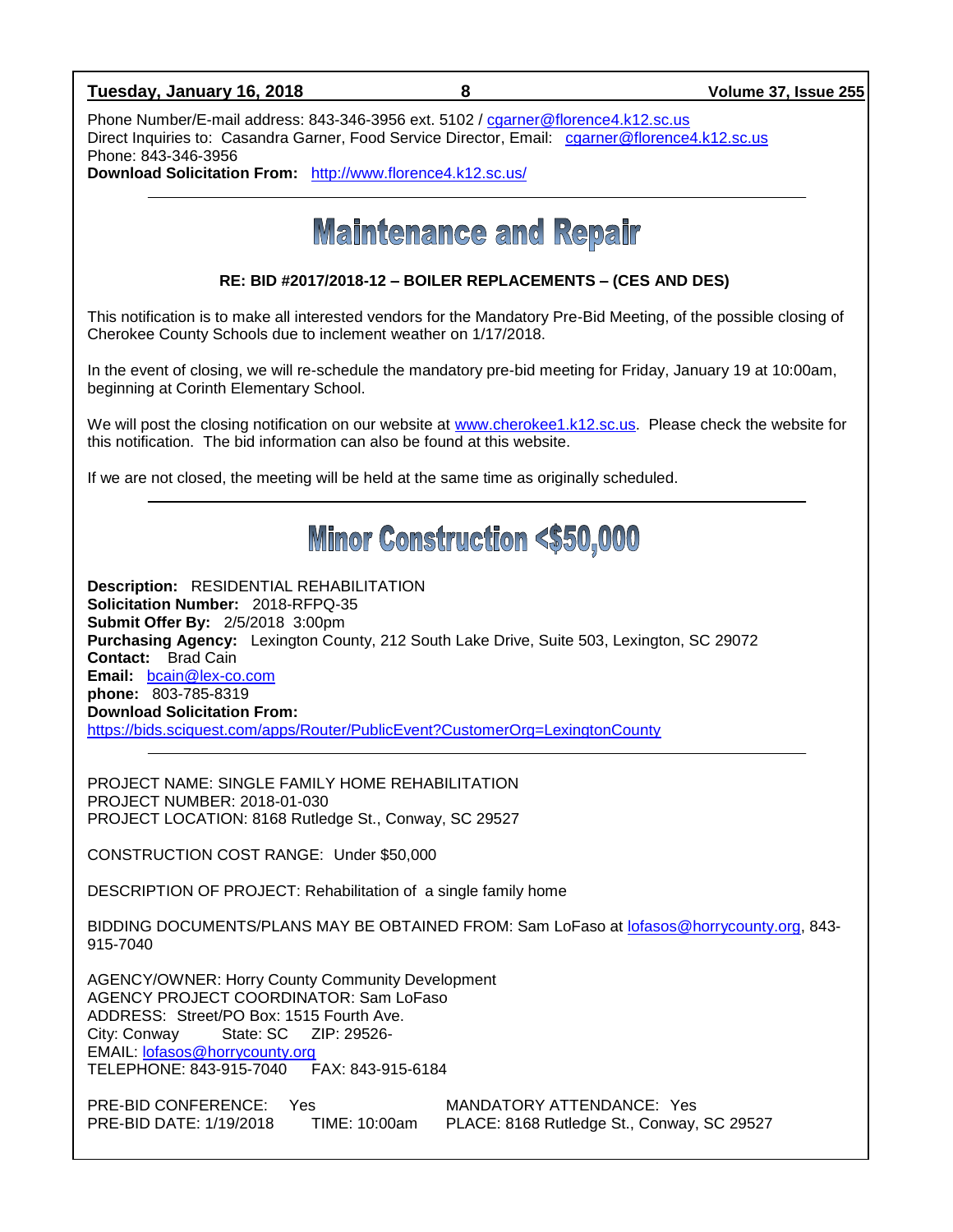| Tuesday, January 16, 2018                                                                             | 9                                                                         | <b>Volume 37, Issue 255</b>               |
|-------------------------------------------------------------------------------------------------------|---------------------------------------------------------------------------|-------------------------------------------|
| <b>BID OPENING DATE: 1/30/2018</b>                                                                    | TIME: 2:00 pm                                                             | PLACE: 1515 Fourth Ave., Conway, SC 29526 |
| BID DELIVERY ADDRESSES:<br>HAND-DELIVERY:<br>Attn: Sam LoFaso<br>1515 Fourth Ave.<br>Conway, SC 29526 | MAIL SERVICE:<br>Attn: Sam LoFaso<br>1515 Fourth Ave.<br>Conway, SC 29526 |                                           |

### **MARLBORO COUNTY -- BRIGHTSVILLE TRAIL FENCING PROJECT**

Marlboro County is accepting sealed bids for the construction of a fence surrounding the walking trail located at the Brightsville Park. Any questions regarding installation may be directed to Gary Harrington, Recreation Director at 843-439-0245 or 843-479-5632.

The County reserves the right to reject any and all bids and to waive informalities and technicalities that do not meet the County and State grant guidelines and requirements. Marlboro County will follow the State Procurement guidelines in awarding of the bid.

Bids will be received at the William P. Wallace, Sr. Administration Building located at 205 East Market Street, Bennettsville, SC until 11:30am, Tuesday, February 6, 2018. At that time and place, bids will be opened and read aloud in public. All bids must be sealed and marked "Brightsville Trail Fencing Project", Bid # BP2018.

Awarding of the bid will not be final until formally accepted by Marlboro County Council at their monthly meeting scheduled for February 13, 2018.

For copies of the bid package, please email Susan Rivers at [S.Rivers@marlborocounty.sc.gov.](mailto:S.Rivers@marlborocounty.sc.gov) Please provide your name, company name, address, and phone number. No phone calls, please.

### **CITY OF MAULDIN**

The City of Mauldin will accept proposals from all interested companies for a new gym floor at Ray Hopkins Senior Center. The city seeks qualified companies to provide a cost to supply and install a new gym floor. One (1) unbound original and five (5) copies must be received on or before 3:00pm, February 2, 2018. Specs and more information can be found at [www.cityofmauldin.org.](http://www.cityofmauldin.org/)

| Addressed to: | City of Mauldin            |
|---------------|----------------------------|
|               | 5 East Butler Road         |
|               | Mauldin SC 29662           |
|               | Attention: Bart Cumalander |
|               |                            |

Mailing Address PO Box 249 Mauldin SC 29662

Mark envelope: RFP "Ray Hopkins Senior center gym floor"



### **OFFICE SPACE IN CHARLESTON COUNTY**

**FOR THE MEDICAL UNIVERSITY OF SOUTH CAROLINA**

(Continued on next page…)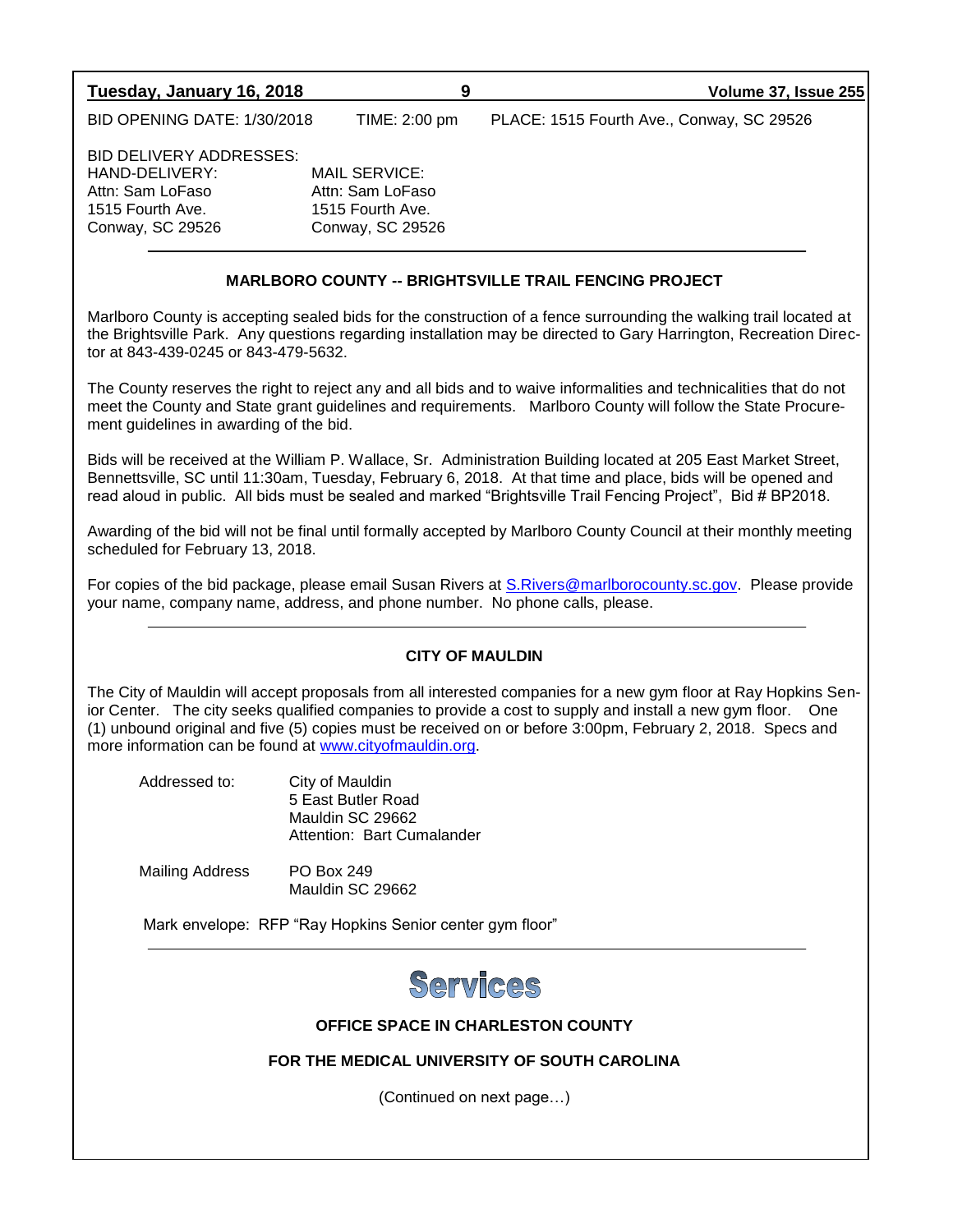**Tuesday, January 16, 2018 10 Volume 37, Issue 255** The State of South Carolina is seeking office space in Charleston County on behalf of Medical University of South Carolina. Information about this bid can be found at [http://admin.sc.gov/facilitiesmanagementandpropertyservices/leasing/current-solicitations.](http://admin.sc.gov/facilitiesmanagementandpropertyservices/leasing/current-solicitations) Please direct your responses and inquiries in writing to Cynthia Young, Department of Administration, Real Property Services, 1200 Senate Street, 6th floor, Columbia, SC 29201, Fax 803-737-0592, or [cynthia.young@admin.sc.gov.](mailto:cynthia.young@admin.sc.gov) All proposals must be received in the Real Property Services Office on or before 4:00pm, January 18, 2018. **Description:** FOOD SERVICES GREENVILLE MHC **Solicitation Number:** 5400014876 **Submit Offer By:** 01/29/2018 3:00pm **Purchasing Agency:** SC Dept. of Mental Health 2414 Bull Street, Room 201 Columbia, SC 29201 **Buyer:** STEPHEN PULLIE **Email:** [slp24@scdmh.org](mailto:slp24@scdmh.org) **Download Solicitation From:**  <http://webprod.cio.sc.gov/SCSolicitationWeb/solicitationAttachment.do?solicitnumber=5400014876> **Description:** OCONEE COUNTY IS SEEKING SEALED BIDS FOR TREE REMOVAL AND LAND CLEARING SERVICES AT THE SENECA RAIL SITE WHICH WILL BE DEVELOPED AS AN INDUSTRIAL PARK. **Solicitation No.:** ITB 17-07 **Delivery Point:** Oconee County, SC **Pre-bid Conf.:** Non-mandatory. 1/30/2018 10:00am -- Oconee Economic Alliance office, 528-G Hwy 123, Seneca, SC, 29672 **Submit Offer By:** 2/13/2018 2:00pm **Purchasing Entity:** Oconee County 415 South Pine St., Walhalla, SC 29691 **Buyer:** Robyn Courtright, 864-638-4141 / [rcourtright@oconeesc.com](mailto:rcourtright@oconeesc.com) **Download Solicitation From:** <http://www.oconeesc.com/Departments/KZ/Procurement.aspx> **Description:** DISTRICTWIDE GROUND COVER **Solicitation No.:** B1816 **Delivery Point:** North Charleston, SC **Submit Offer By:** 1/31/2018 2:00pm, January 31, 2018 Charleston County School District, 3999 Bridge View Drive, North Charleston, SC Attn: Procurement Services **Purchasing Entity:** Charleston County School District **Buyer:** Raymond Jenkins, 843-566-8826, [raymond\\_jenkins@charleston.k12.sc.us](mailto:raymond_jenkins@charleston.k12.sc.us) **Download Solicitation From:** <http://www.ccsdschools.com/cms/One.aspx?portalId=2973364&pageId=27429783> **Description:** ADVERTISING MEDIA PLACEMENT AND OTHER SERVICES. SEE SPECIFICS ON OUR WEBSITE BELOW. **Solicitation No.:** 01122018AMPOSRFP **Delivery Point:** Columbia, SC **Submit Offer By:** 3/5/2018 2:00pm **Purchasing Entity:** SC Education Lottery, 1333 Main Street, Suite 400, Columbia, SC 29201-3377 **Buyer:** Petrina F. Marsh, Ph: 803-737-2002 /Fax: 803-737-0047 / Email: [Petrina.Marsh@sclot.com](mailto:Petrina.Marsh@sclot.com) **Download Solicitation From:** <http://www.sceducationlottery.com/lottery/procurement.aspx>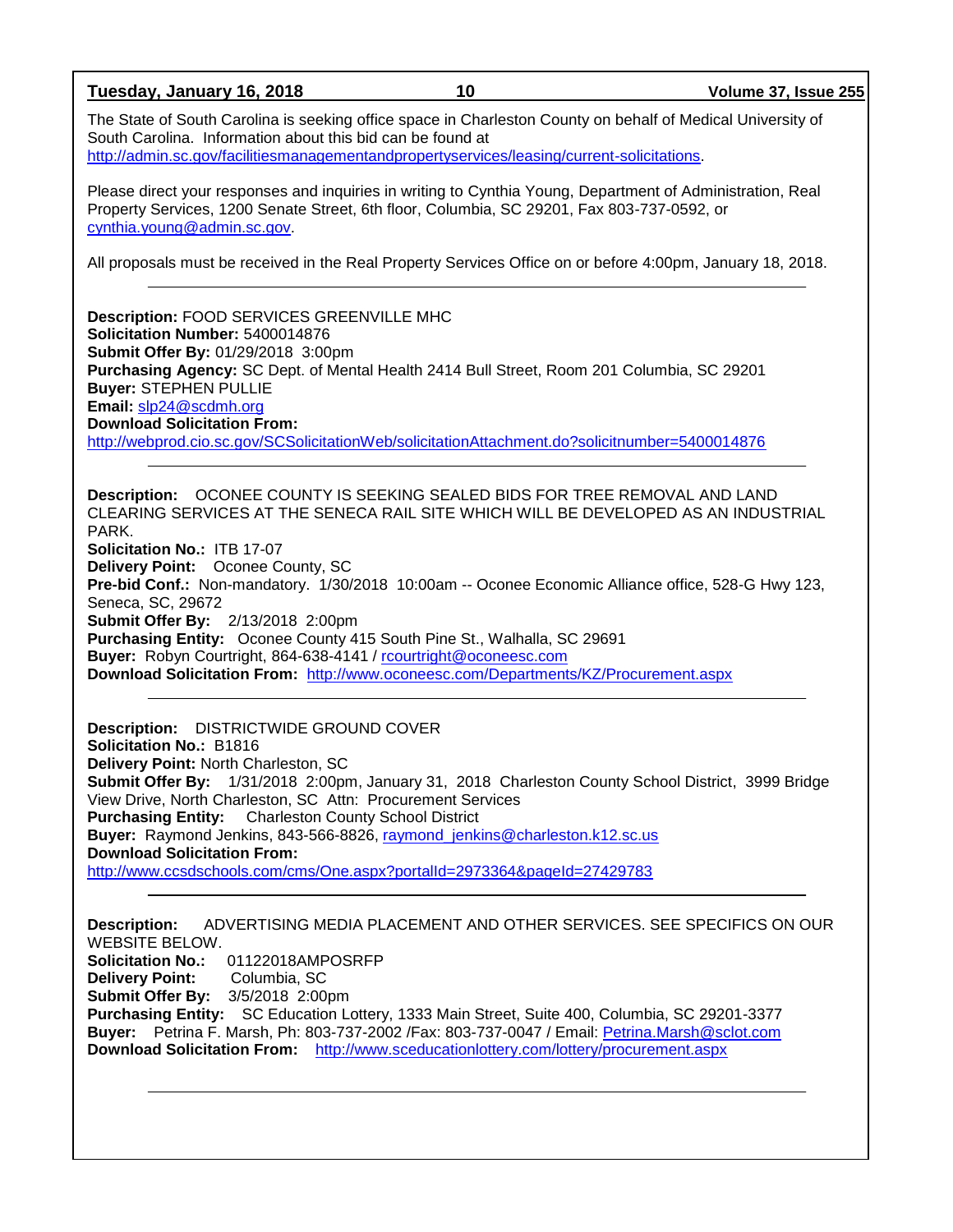### **Tuesday, January 16, 2018 11 Volume 37, Issue 255**

**Description:** PROVIDE CLEANING SERVICES AT UNIVERSITY PLACE STUDENT RESIDENTIAL **COMPLEX Solicitation No.:** CCU-9300203 **Delivery Point:** Conway, SC **Site Visit:** Non-mandatory. Contact: Justin Poindexter, 843-349-5062, email: [poindexter@coastal.edu.](mailto:poindexter@coastal.edu) All site visits must be made prior to January 29, 2018 at 4:00pm. **Submit Offer By:** 2/12/2018 2:00pm **Purchasing Entity:** Coastal Carolina University, Procurement Services, PO Box 261954, Conway, SC 29528-6054 **Buyer:** Wanda B. Lewis, 843-349-2162 **Download Solicitation From:** <https://bids.sciquest.com/apps/Router/PublicEvent?CustomerOrg=CoastalCarolina>

### **LAURENS COUNTY SCHOOL DISTRICT 55**

Laurens County School District 55 in Laurens, South Carolina is seeking proposals for services for the purpose of upgrading performance systems in the Lecture Theatre at Laurens District 55 High School. Proposals must be received at Laurens County School District 55 Administrative Office located at 301 Hillcrest Drive, Laurens, South Carolina 29360 no later than noon on February19, 2017. Submitted proposals shall contain all the information requested and be submitted in the format shown within the solicitation document.

The actual Request For Proposal may be found in its entirety at the District website or by visiting [http://www.laurens55.org/finance-and-operations-7e3d8ca8.](http://www.laurens55.org/finance-and-operations-7e3d8ca8)

Contact information for this Project: Rhett Harris, Director of Operations, [rharris@laurens55.org,](mailto:rharris@laurens55.org) 864-681-3647.

**Description:** GYM FLOOR COVERING BOWMAN K-12 AND NORTH MIDDLE SCHOOLS **Solicitation No.:** IFB178-0572 **Delivery Point:** Orangeburg, SC **Submit Offer By:** 2/8/2018 11:00am **Purchasing Entity:** Orangeburg Consolidated School District Five, 578 Ellis Ave., Orangeburg, SC 29115 **Buyer:** Mark Patwin, 803-533-7941 **Direct Inquiries To:** Mark Patwin, Procurement Supervisor [-mark.patwin@ocsd5.net](mailto:-mark.patwin@ocsd5.net) - Responses will be found on district web page - [www.ocsd5.net](http://www.ocsd5.net/) - Office of Finance and Operations - Procurement - Procurement Announcements - Bid Packets: [www.ocsd5.net.](http://www.ocsd5.net/) - Office of Finance and Operations - Procurement - Procurement Announcements



**Description:** GALVANNEALED SHEET **Solicitation Number:** 5400014890 **Submit Offer By:** 01/30/2018 10:00am **Purchasing Agency:** SC Department of Corrections 4420 Broad River Road Columbia, SC 29210 **Buyer:** BRITTANY DRIGGERS **Email:** [driggers.brittany@doc.state.sc.us](mailto:driggers.brittany@doc.state.sc.us) **Download Solicitation From:**  <http://webprod.cio.sc.gov/SCSolicitationWeb/solicitationAttachment.do?solicitnumber=5400014890>

**Description:** FURNISH AND DELIVER DOUBLE HAMMERED HARDWOOD MULCH TO VARIOUS LOCATIONS AT THE UNIVERSITY OF SOUTH CAROLINA COLUMBIA CAMPUS **Solicitation No.:** USC-IFB-3247-AS **Delivery Point:** Columbia, SC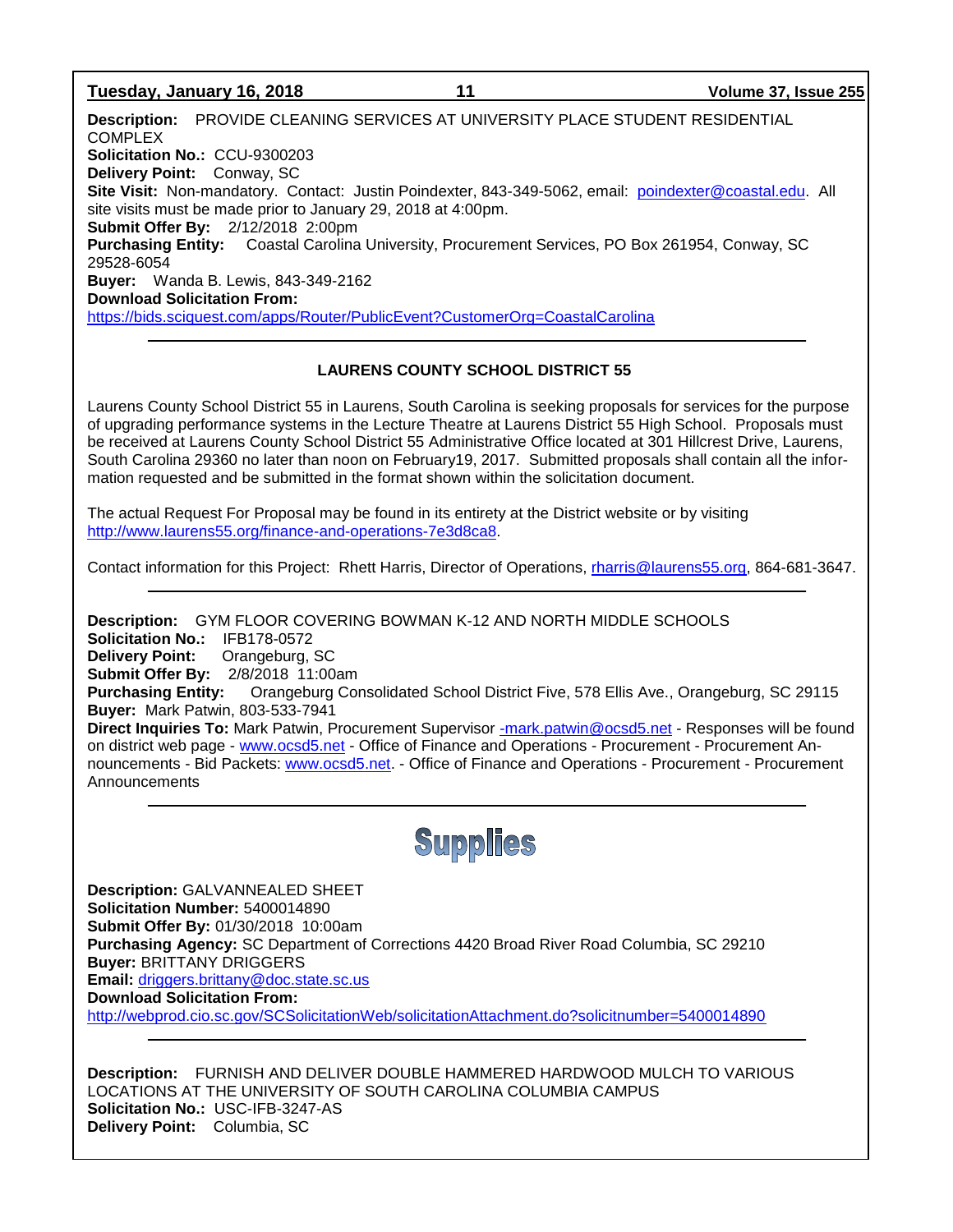**Tuesday, January 16, 2018 12 Volume 37, Issue 255**

**Submit Offer By:** 2/20/2018 11:00am

**Purchasing Entity:** University of South Carolina 1600 Hampton Street Suite 606 Columbia, SC 29208 **Buyer:** Ashley Kennedy-Shell, 803-777-4115

**Download Solicitation From:** The bid package is available through the USC Purchasing Dept. website: http://purchasing.sc.edu/ or call the USC Bid Line at 803-777-0256

**Description:** AIKEN COUNTY IS SOLICITING SEALED BIDS FOR POLYMER FOR AIKEN COUNTY PUBLIC SERVICE AUTHORITY (ACPSA) LOCATED AT 70 PSA ROAD, BEECH ISLAND SC 29842-8839. THIS IS A FIVE YEAR TERM CONTRACT.

**Solicitation No.:** 18-13-B

**Delivery Point:** Aiken County Public Service Authority, 70 PSA Road, Beech Island SC 29842-8839. Pre-bid Conf.: Mandatory. There will be a mandatory pre-bid meeting January 25, 2018 at 10:00 a.m. at the Aiken County Public Service Authority, (ACPSA), 70 PSA Road, Beech Island, SC 29842-8839. Please be prompt. Questions concerning this bid must be e-mailed to procurement@aikencountysc.gov. before 5:00 p.m. January 26, 2018. Questions will be posted to the Aiken County website before 5:00 p.m. January 29, 2018. Phone calls will not be accepted.

**Submit Offer By:** 2/6/2018 3:00pm

**Purchasing Entity:** Aiken County Government, Procurement Department, 1930 University Parkway, Room #3201, Aiken SC 29803-2833

**Buyer:** Sharon Lyles, Chief Buyer, 803-642-1540 / [procurement@aikencountysc.gov](mailto:procurement@aikencountysc.gov)  **Direct Inquiries To:** [procurement@aikencountysc.gov](mailto:procurement@aikencountysc.gov)

**Download Solicitation From:** <https://www.aikencountysc.gov/Depts/PRC/PRCmain.php>

## Intent To Sole Source

### **CITY OF COLUMBIA**

The City of Columbia is accepting receipt of interest from qualified contractors for the following: "Annual Root Control Maintenance Project"

Please contact Ben Radin at [btradin@columbiasc.net](mailto:btradin@columbiasc.net) no later than January 23, 2018 should you be interested in submitting a bid for this work.

Information can be viewed using the City of Columbia's e-Procurement System at [https://columbiasc.ionwave.net/.](https://columbiasc.ionwave.net/)



### **SURPLUS ITEMS**

ReWa 561 Mauldin Road Greenville, SC, 29607 is selling surplus items including 1992 Vermeer Chipper, John Deere Gator & 1988 Fontaine Lowboy Trailer beginning at 5:00pm. The auction for these items will run from 1/5/2018 until 1/20/2018 with the first item's auction ending at 5:15pm.

The sale is being conducted through GovDeals, [www.govdeals.com,](http://www.govdeals.com/) an online auction service for government surplus. Interested bidders can register free at [http://www.govdeals.com/eas/BiddersAgreement.cfm.](http://www.govdeals.com/eas/BiddersAgreement.cfm) All terms and conditions of the offer and sale are available at [www.govdeals.com.](http://www.govdeals.com/) Bids will only be accepted through the web site.

Direct Inquiries to Stephanie Selman, 864-299-4000, Ext. 274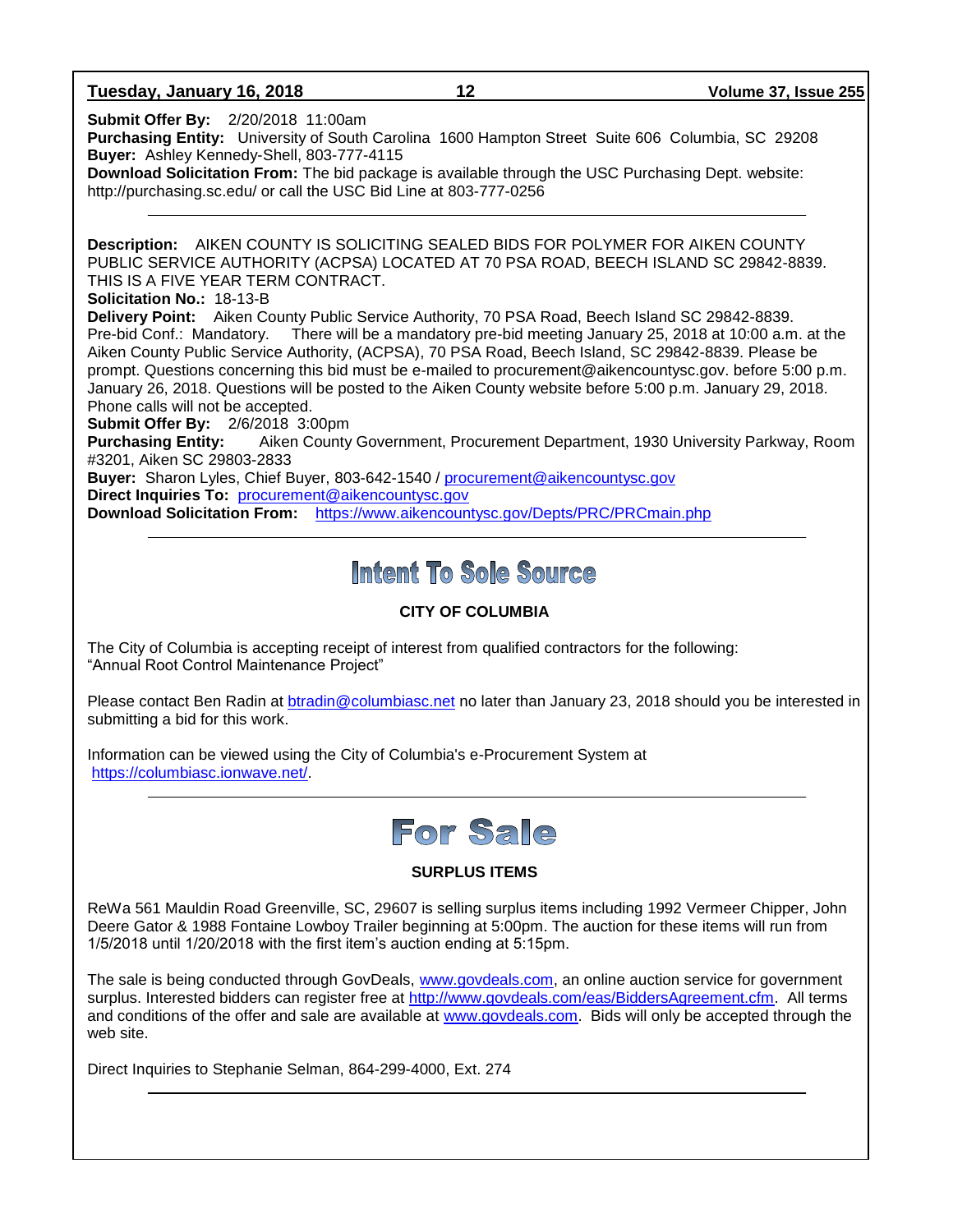**Tuesday, January 16, 2018 13 Volume 37, Issue 255**

# **SCBO Notices**

### **PRE-SOLICITATION CONFERENCE FOR RESIDENTIAL SERVICES FOR CHILDREN**

Pre-Solicitation Conference for Residential Services for Children. These services are currently being provided under Solicitation No.: 5400002734.

The contracts awarded under the above solicitation are set to expire on June 30, 2018.

The State Fiscal Accountability Authority and the agencies who utilize these contracts are in the process of drafting a new solicitation (No.: 5400013725). Vendors are invited to attend a meeting with representatives from those agencies to discuss any issues concerning the existing contracts, and the proposed changes to be incorporated into the new solicitation.

The meeting will be held on February 8, 2018 from 10:00am until 12:30pm at the Department of Disabilities and Special Needs:

3440 Harden Street Extension Columbia, SC 29203

It is important that we get maximum participation from vendors so that we are best able to create a scope of work that both meets the children's needs and is acceptable to the agencies and the providers who are ultimately awarded contracts.

Please note that the agencies involved in this procurement are the Department of Juvenile Justice (DJJ), the Department of Disabilities and Special Needs (DDSN), the Department of Mental Health (DMH), and the Office of the Governor, Continuum of Care for Emotionally Disturbed Children Division (COC). The Department of Social Services (DSS) is acquiring similar services through their own, separate, solicitation, and will NOT be utilizing contracts awarded under the solicitation to be discussed at this meeting.

We look forward to seeing you on February 8, 2018.

### **PROPOSED 2018 EDITION OF THE** *MANUAL FOR PLANNING*

### *AND EXECUTION OF STATE PERMANENT IMPROVEMENTS, PART II*

The Office of the State Engineer is announcing the release of the proposed 2018 Edition of the *Manual for Planning and Execution of State Permanent Improvements, Part II* ("The Manual"), for review and comment pursuant to Section 11-45-3240. Interested parties may review the proposed 2018 Manual at:

### <https://procurement.sc.gov/node/5936>

Significant changes that have been made in the Manual include the following:

- Tables and Permits relocated from the Chapters to an Appendix;
- Combined chapters and sub-chapters;
- Eliminated the prohibition of fire retardant treated wood from Chapter 5;
- Eliminated the Cost Guide and Multiplier method for awarding Construction IDCs.
- Revised and completed Chapter 11, Construction Manager at Risk (CM-R) with accompanying CM-R forms (400 series);
- Revised and completed Chapter 12, Design-Build, Design-Build-Operate-Maintain and Design-Build-Finance-Operate-Maintain with accompanying DB forms (700 series);

Please send all questions and/or comments to Tia Vaughan at Ivaughan@mmo.sc.gov.